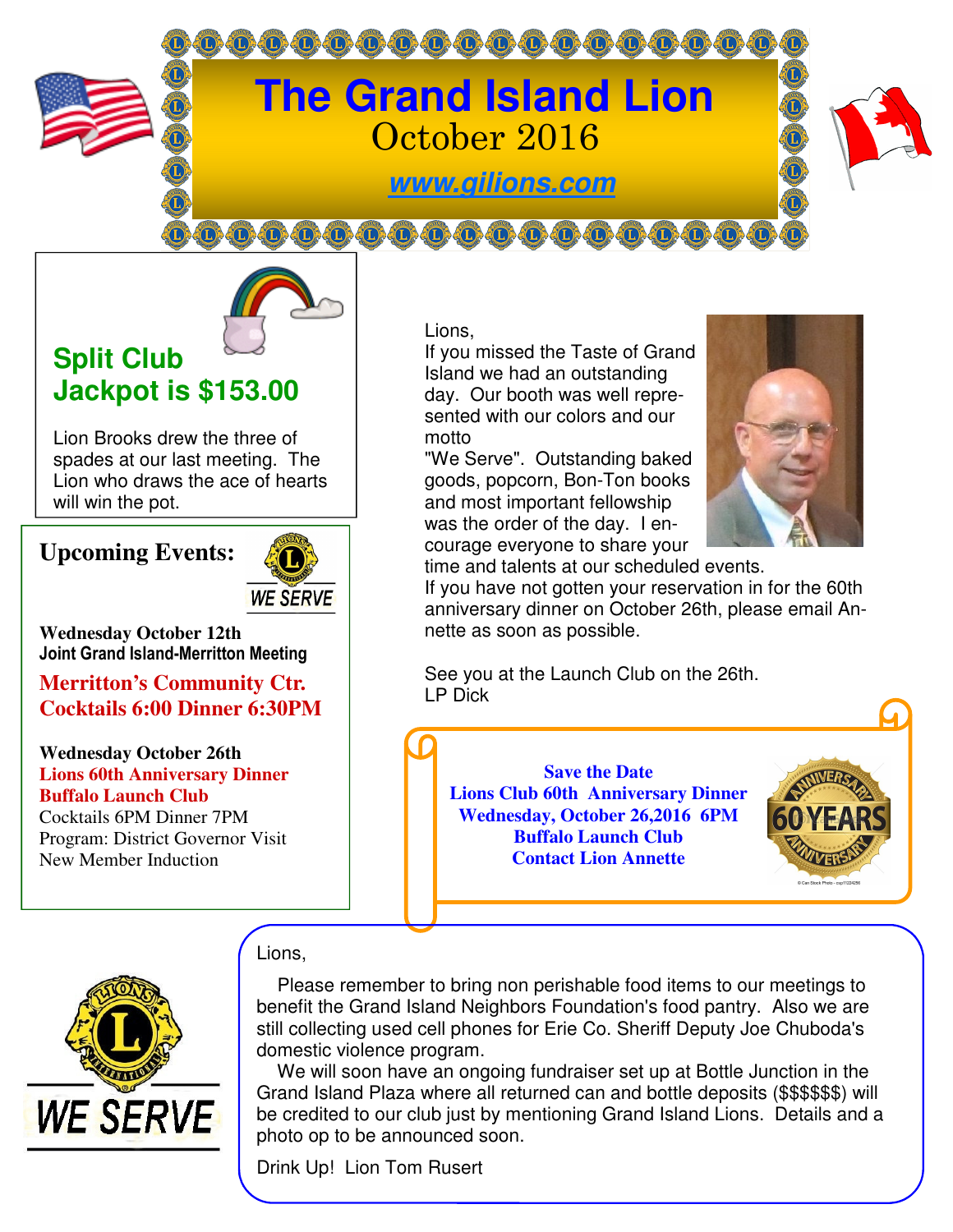

Our Lions Club, selling popcorn and cookies, and doing some self promotion at the "Taste of Grand Island." It was a rewarding and fun day with many of our Club members coming out to help. Pictured from Left to right are Lions Bob Goulding, Jerry Dubiel, Tom Witkowski and Paul Krupa.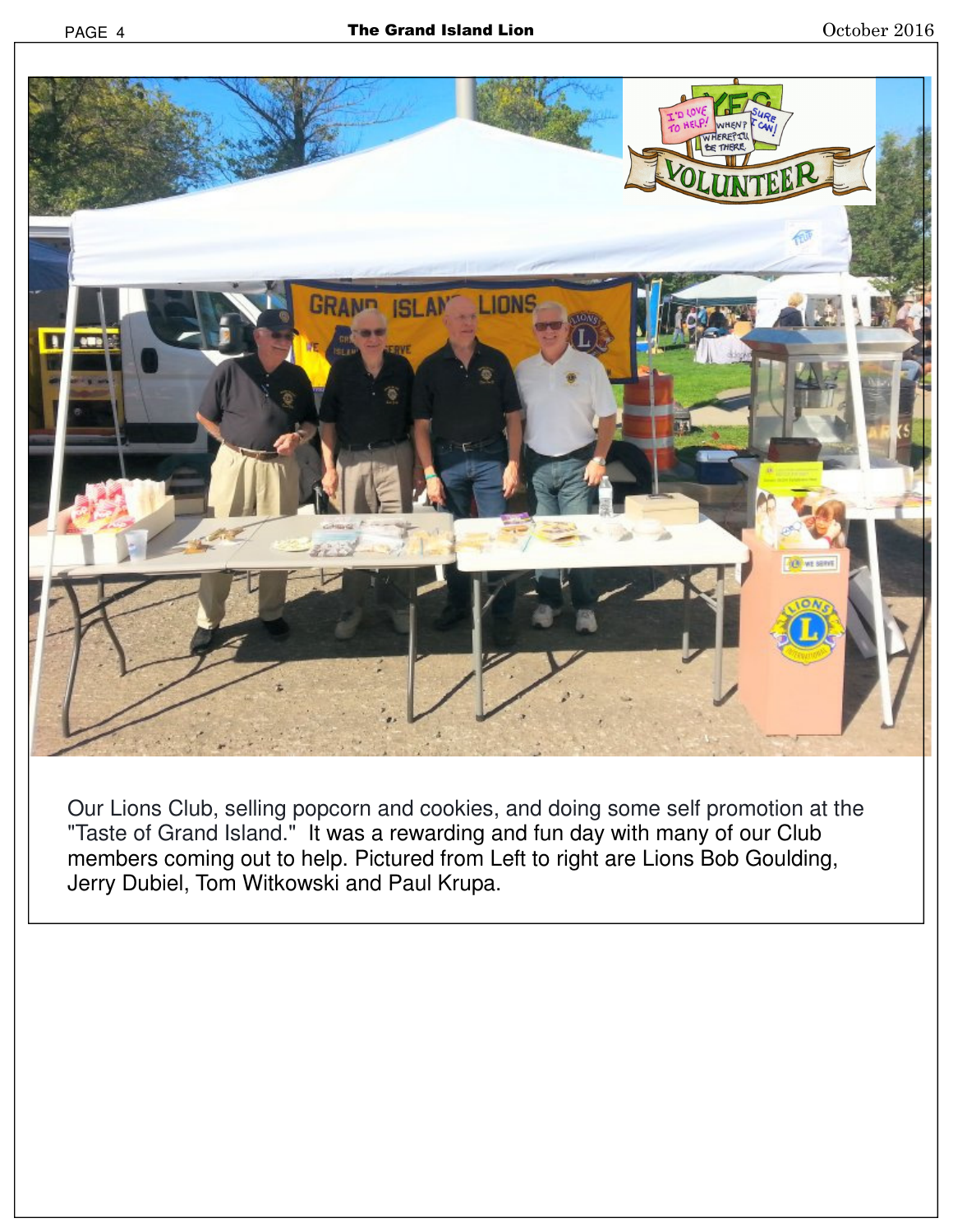

# **EDUCATE YOURSELF.**

"The teenage brain" - is there really such a thing? Did my child get skipped when they were giving them out? Yes and no. Every one of our children has a brain, they are just not quite finished developing yet. Learn about this work in progress and why it is so important to keep young people from experimenting with alcohol and other drugs until the brain reaches full maturity. Yes it will happen, and if you can hold on until it does, you will become that privileged parent who learns what it is like to be your child's best friend.

### With your support, your child can learn to say NO!

Contact clabin.olot@gmail.com with any questions Sponsored by the GIPTA Council, One Island, One Team, and ECCPASA

#### Presented by Sally Yageric, CPP ~ Erie County Council for the Prevention of Alcohol and Substance Abuse

Who can attend? Any ADULT interested! Parents, Caregivers, Neighbors... Focusing on kids ages 7 - 70!